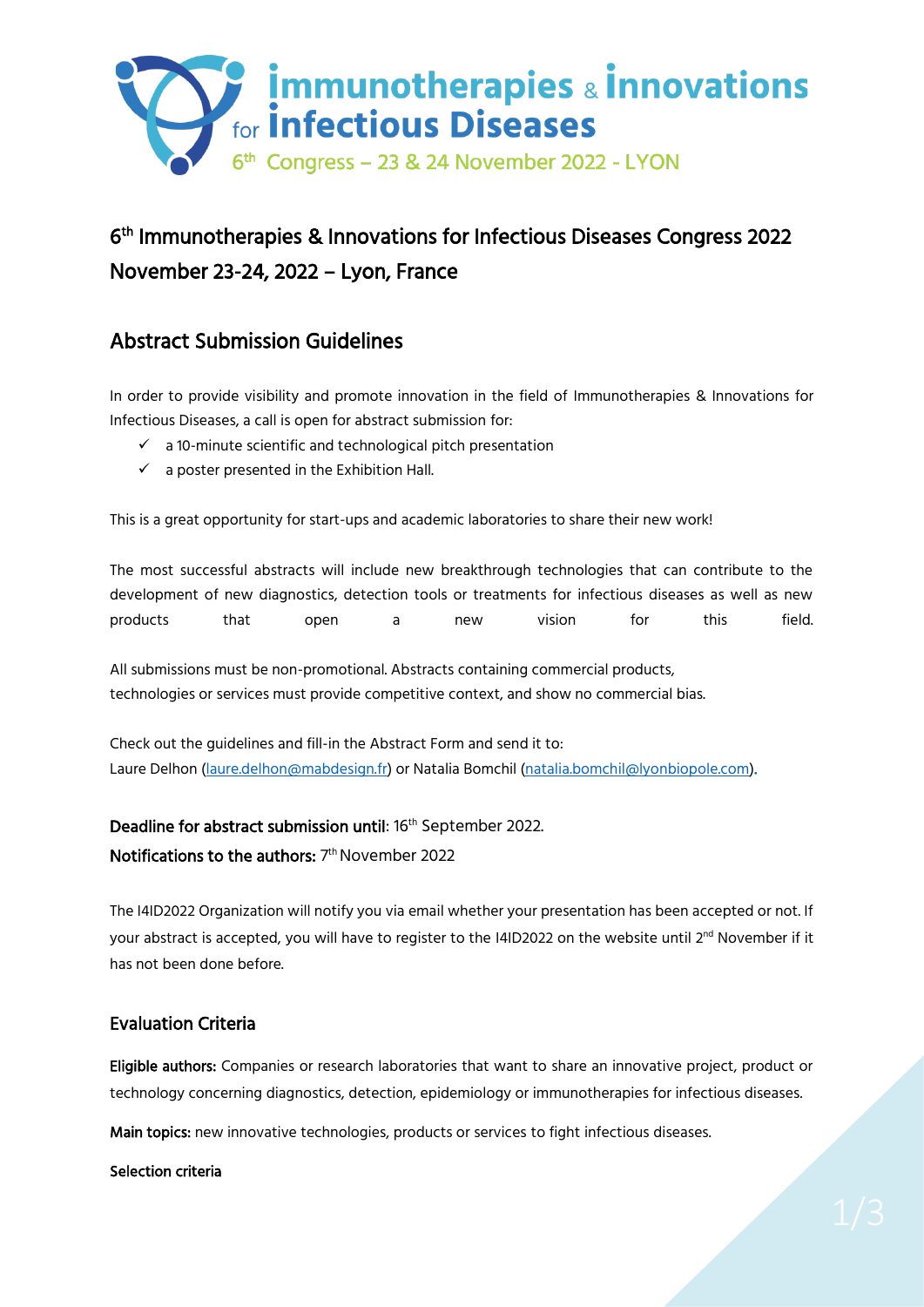

The most successful abstracts will include new breakthrough technologies that can contribute to the development of new diagnostics, detection tools or treatments for infectious diseases as well as new products that open a new vision for this field. Priority consideration will be given to abstracts that feature:

- ✓ an innovative character of the technology or therapeutic product
- ✓ a health/medical benefit associated
- $\checkmark$  a breakthrough research project that offers new ideas and opportunities in the field of I4ID
- $\checkmark$  projects that can engage the industrial sector and bring economic benefits
- $\checkmark$  Innovation that goes beyond traditional approaches.

#### Speaker responsibilities

Each presenter chosen is responsible for all expenses related to his/her participation in the I4ID congress including registration, transportation and accommodation.

By submitting an abstract you grant the organizers permission to publish the abstract in hard copy or in electronic formats.

#### Abstract Format

#### Abstract Title (Bolded) –Calibri font, size 12

Title: The title should clearly define the content of the abstract.

Author(s): if concerned include the names of all contributing authors. Underline the speaker's name.

Author's affiliation: indicate postal address of the authors.

|                                                | Example: First author's First Name First author's LAST NAME <sup>1</sup> , Second author's First name second author's |         |
|------------------------------------------------|-----------------------------------------------------------------------------------------------------------------------|---------|
| LAST                                           | NAME <sup>2</sup>                                                                                                     | etc.    |
| <sup>1</sup> Department,                       | Organization,                                                                                                         | Country |
| <sup>2</sup> Department, Organization, Country |                                                                                                                       |         |

#### Abstract (maximum 500 words)

Use only standard keyboard characters. Reduce abbreviations to a minimum, especially non-standard ones, and define at first use. No tables or figures should be inserted into the abstract title or text.

Font & Size : Calibri font, size 11

Structure your abstract according to:

-Background: describe the scientific or/and medical context that lead to your innovation.